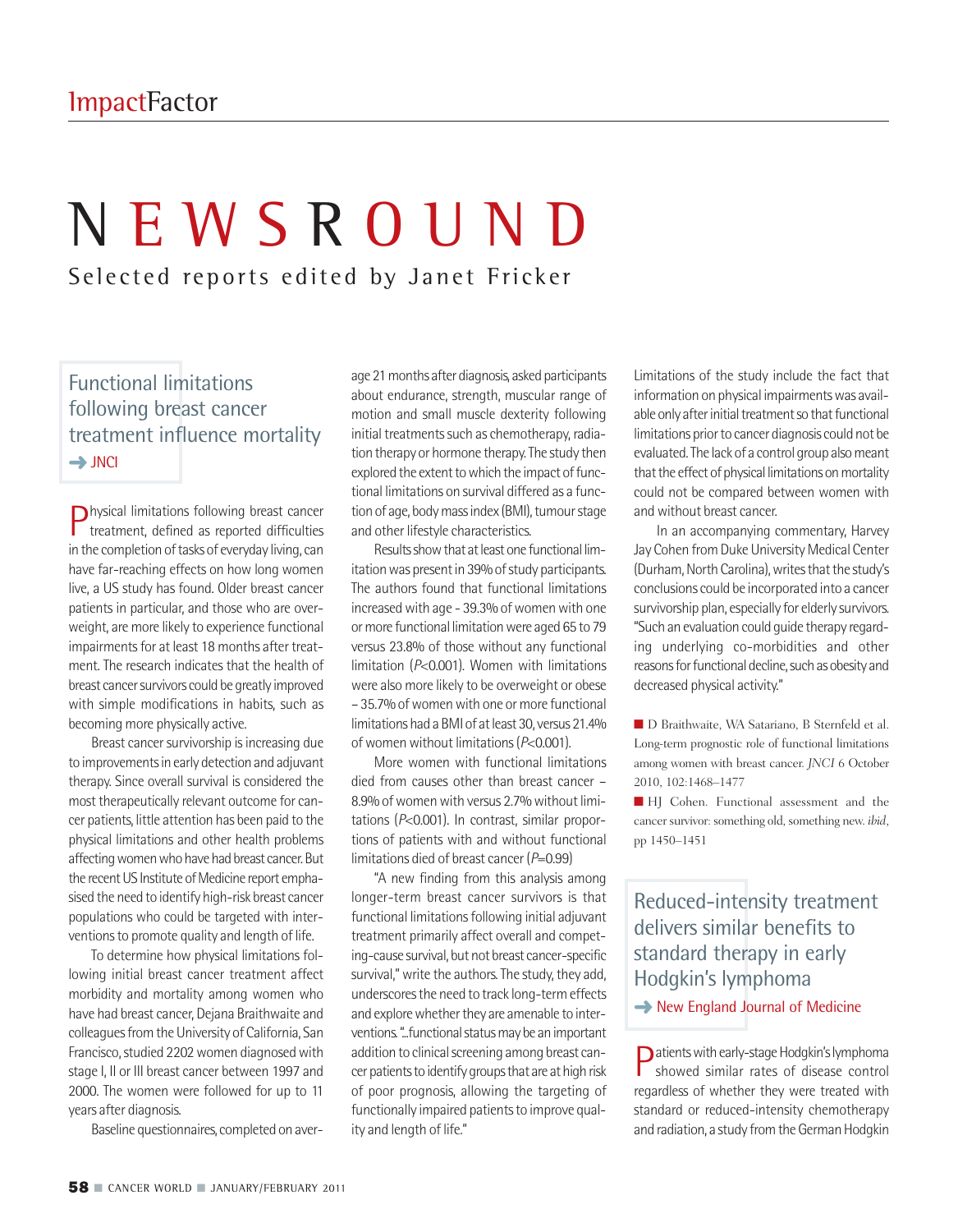Study Group (GHSG) has concluded.

The integration of the chemotherapy regimen consisting of doxorubicin, bleomycin, vinblastine and dacarbazine (ABVD) with radiation therapy resulted in greater efficacy and allowed the radiation field and dose to be reduced, leading to widespread use of the combined approach in patients with early-stage Hodgkin's lymphoma and a favourable prognosis. Four cycles of ABVD followed by 30 Gy of involved-field radiation therapy is now regarded as the standard of care by many groups.

In 1998 the GHSG initiated the HD10 study to investigate whether fewer cycles of chemotherapy and lower doses of radiotherapy could be delivered while maintaining high rates of disease control in patients with early-stage Hodgkin's lymphoma and a favourable prognosis.

Between May 1998 and January 2003, GHSG investigators, led by Andreas Engert, from the University Hospital of Cologne (Germany) randomly assigned 1370 patients with newly diagnosed Hodgkin's lymphoma and a favourable prognosis in a 1:1:1:1 ratio to one of four treatment groups – four cycles of ABVD followed by 30 Gy radiation (group 1, *n*=346), four cycles of ABVD followed by 20 Gy radiation (group 2, n=340), two cycles of ABVD followed by 30 Gy radiation (group 3, *n*=341), or two cycles of ABVD followed by 20 Gy of radiation therapy (group 4, *n*=343). Patients were recruited and treated at 329 hospitals and outpatient practices in Germany, Switzerland, the Netherlands, the Czech Republic and Austria. The primary outcome was freedom from treatment failure, with secondary endpoints including progression-free survival, complete response and treatment toxicity.

Results show that, at five years, rates of freedom from treatment failure were 93.0% for the four-cycle ABVD regimen versus 91.1% for the two-cycle regimen (P=0.39). Among patients randomised to four cycles of ABVD, five-year rates of freedom from treatment failure were 92.8% with 20 Gy compared with 93.1% with 30 Gy. Patients treated with two cycles of chemotherapy had 90.9% freedom from treatment failure with 30 Gy and 91.2% with 20 Gy. The intention to treat analysis showed no significant differences

between the two chemotherapy groups for the secondary endpoints of overall survival ( $P=0.93$ ) and progression-free survival (*P*=0.28).

Grade 3 to 4 adverse events occurred in 51.7% of patients treated with four cycles of ABVD versus 33.2% receiving two cycles (*P*<0.001). Additionally, grade 3 to 4 adverse events occurred in 8.7% of patients who received 30 Gy versus 2.9% who received 20 Gy ( $P<$ 0.001).

"In summary, the HD10 trial showed that in patients with early-stage Hodgkin's lymphoma and a favourable prognosis, treatment with two cycles of ABVD followed by 20 Gy of involvedfield radiation therapy is as effective as, and less toxic than, four cycles of ABVD followed by 30 Gy of involved-field radiation therapy," write the authors.

The overall survival rate of 94.8% at eight years for all patients in the study, add the authors, may suggest that some patients are still being overtreated. The introduction of positron-emission tomography, they add, might help identify patients who can be cured with even less treatment.

■ A Engert, A Putsches, HT Each et al. Reduced treatment intensity in patients with early-stage Hodgkin's lymphoma. *NEJM* 12 August 2010, 363:640–652

# Ovarian cancer strategies demonstrate similar survival **→** New England Journal of Medicine

Neoadjuvant chemotherapy followed by interval debulking surgerywasshownto be non-inferior to primary debulking surgery followed by chemotherapy in patients with bulky stage IIIC or IV ovarian cancer, a collaborative study by researchers from the EORTC Gynaecological Cancer Group and the Clinical Trials Group of the Canadian NCI has reported.

Primary debulking surgery followed by adjuvant chemotherapy is the standard of care for patients with advanced ovarian cancer. However, in several prospective studies investigators have evaluated outcomes with neoadjuvant chemotherapy before cytoreductive surgery as an

alternative approach. One meta-analysis of such trials showed worse outcomes for those receiving neoadjuvant chemotherapy compared with those undergoing primary surgery.

Between September 1998 and December 2006, 632 patients from 59 centres in eight countries with stage IIIc or IV epithelial ovarian carcinoma, fallopian tube carcinoma or primary peritoneal carcinoma were randomised to primary debulking surgery followed by platinum-based chemotherapy (*n*=336) or to neoadjuvant platinum-based chemotherapy followed by debulking surgery ( $n=334$ ). The primary endpoint was overall survival with the trial statistically powered to evaluate non-inferiority of the neoadjuvant chemotherapy versus primary surgery.

After a median follow-up of 4.7 years, results show that patients with neoadjuvant chemotherapy had a median overall survival of 30 months versus 29 months for patients receiving primary surgery. Subgroup analysis failed to identify any patient or tumour characteristics that were associated with better outcomes with one treatment than the other.

For both treatment groups the strongest predictor of overall survival was complete resection of all macroscopic disease. For the primary surgery group, median overall survival was 45 months for patients who had no residual tumours, 32 months for patients with residual tumours measuring 1-10 mm, and 26 months for patients with residual tumours greater than 10 mm. For the group receiving neoadjuvant therapy, the corresponding figures were 38, 27 and 25 months respectively.

"In conclusion, among patients with advanced (stage IIIC or IV) ovarian, fallopian-tube, or peritoneal ovarian carcinoma, survival after neo adjuvant chemotherapy followed by interval debulking surgery is similar to survival after primary debulking surgery followed by chemotherapy," write the authors, led by Ignace Vergote from Leuven University Hospitals(Belgium).

Given these findings and the results of other studies, the authors suggest that the goal of therapy should be the elimination of all macroscopic residual disease, rather than the elimination of lesions larger than 1 cm in diameter. "A potential drawback of neo adjuvant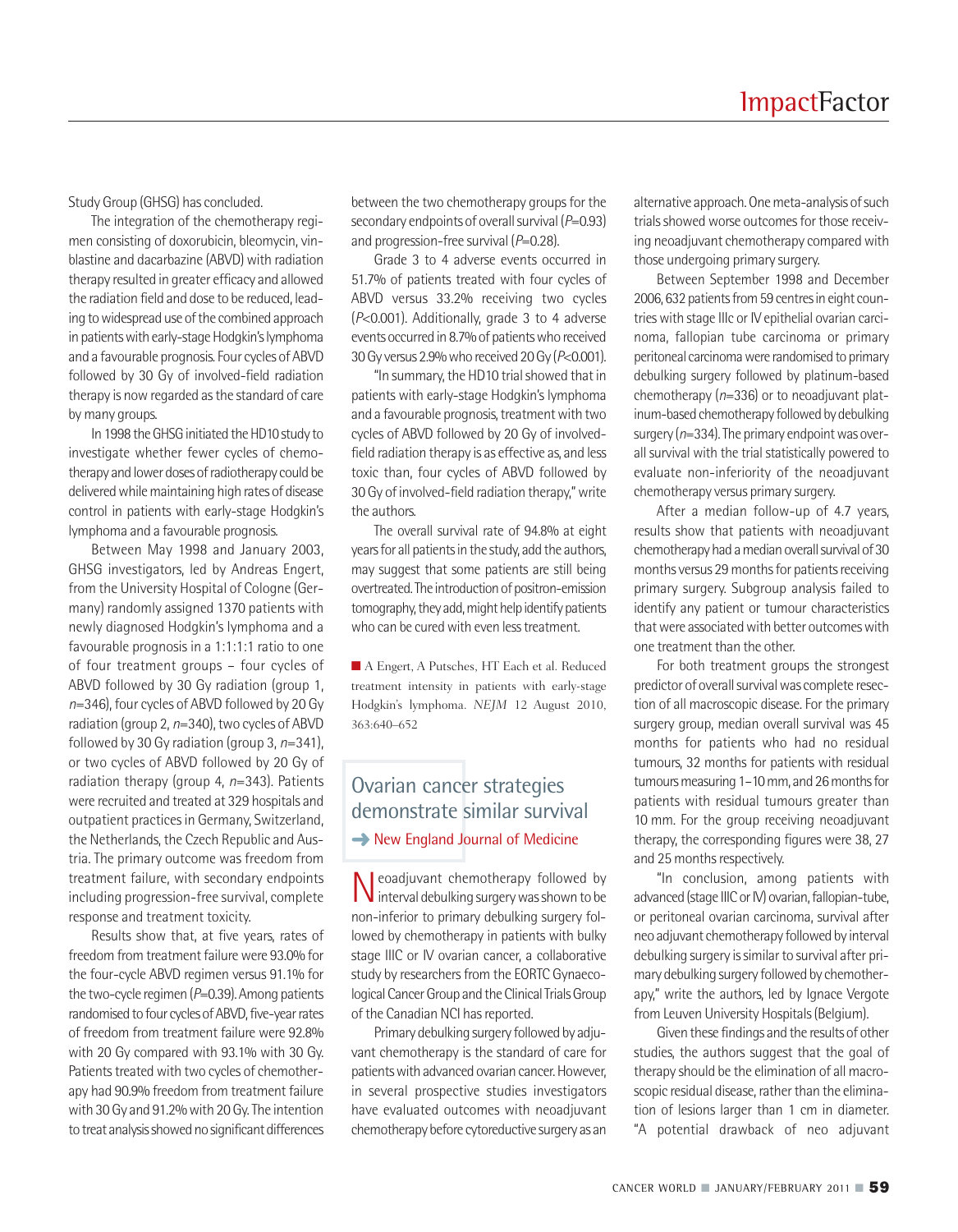chemotherapy followed by debulking surgery is that the occurrence of fibrosis after chemotherapy may make complete resection of macroscopic disease more difficult," write the authors.

The standard of care for women with stage IIIB or earlier-stage epithelial ovarian cancer (a group with a better prognosis) remains primary cytoreductive surgery, say the authors, adding that it is also important to rule out primary tumours of gastrointestinal origin when selecting patients for neoadjuvant chemotherapy.

**■** I Vergote, CG Tropé, F Amant et al. Neo adjuvant chemotherapy or primary surgery in stage IIIC or IV ovarian cancer. *NEJM* 2 September 2010, 363:943–953

#### Less-invasive lymph node surgery is safe in breast cancer **→ Lancet Oncology**

Breast cancer patients with biopsies detect-<br>ing no cancer cells in the sentinel lymph nodeswho avoided axillary lymph node dissection (ALND) showed the same overall survival at eight years as women who underwent ALND, reports the largest ever randomised trial of breast cancer surgery.

Sentinel lymph node (SLN) surgery was designed to minimise the side-effects of lymph node surgery but still offer equivalent outcomes to ALND.The National Surgical Adjuvant Breast and Bowel Project (NSABP) B-32 trial, led by David Krag from the University of Vermont (Burlington, Vermont), set out to establish whether SLN resection achieves the same survival and regional control as ALND.

Between May 1999 and February 2004, the phase III trial enrolled 5611 women with invasive breast cancer and randomly assigned them in a 1:1 ratio to either group 1 (*n*=2807), who received SLN biopsy plus ALND, or to group 2 ( $n=2804$ ) who received SLN biopsy alone (with ALND only if the SLNs were positive). The women were operated on by more than 200

surgeons from 80 centres in Canada and the US. Outcomes analyses were undertaken in patients who were assessed as having pathologically negative sentinel nodes and for whom followup data were available.

Altogether 3989 of participants in the study had pathologically negative sentinel nodes. Results show that the eight-year Kaplan– Meier estimates for overall survival were 91.8% (95% CI 90.4%–93.3%) in group 1 and 90.3% (95% CI 88.8%–91.8%) in group 2.

Eight-year Kaplan–Meier estimates for disease-free survival were 82.4% (95% Cl 80.5%-84.4%) in group 1 and 81.5% (95% CI 79.6%– 83.4%) in group 2.

Additional results show that there were eight regional node recurrences as first events in group 1 and 14 in group 2 (P=0.22). The most common adverse events were allergic reactions, mostly related to the administration of the blue dye.

"Our trial shows that overall survival, diseasefree survival, and regional control were all statistically equivalent in SLN-negative patients who had an ALND (group 1) or SLN surgery alone (group2)," conclude the authors, adding that results published earlier from the trial have already shown that patient-reported outcomes and morbidity related to range of motion, oedema, pain and sensory defects were lower for the SLN group than the ALND group.

"NSABP B-32 results suggest that when the SLN is negative, SLN surgery alone with no further ALND is an appropriate, safe, and effective therapy for patients with breast cancer," the authors conclude.

In an accompanying commentary, John Benson from the University of Cambridge (UK) wrote, "The paper from Krag and colleagues constitutes a seminal publication on the primary endpoints of loco regional recurrence and overall survival for the largest randomised trial of SLN biopsy. It vindicates contemporary practice of SLN biopsy and provides support for a reduction in extent of axillary surgery for most patients with breast cancer."

However, Benson cautioned that longer follow-up is required, and highlighted the fact that there were almost twice as many regional recurrences in the SLN biopsy only group. "Low volume

axillary disease might arguably be clinically relevant if it translates into overall survival differences with longer-term follow-up," he writes.

■ DN Krag, SJ Anderson, TB Julian et al. Sentinellymph-node resection compared with conventional axillary-lymph-node dissection in clinically nodenegative patients with breast cancer: overall survival findings from the NSABP B-32 randomised phase 3 trial. *Lancet Oncol* October 2010, 11:927-933

**■** JR BensonAn alternative to initial axillary-lymphnode dissection. *ibid* pp 908–909

# Study helps define metastatic breast cancer patients benefitting from phase I trials **→ British Journal of Cancer**

A round one-fifth of patients with metasta-<br>tic breast cancer (MBC) entered for phase I clinical trials show a measurable benefit after four months, a single-institution UK study has reported.

Despite recent advances in drug development, most women with MBC have a limited median survival time of approximately 18–24 months, with only around 20% alive five years after diagnosis of metastatic disease. Patients who remain sufficiently well may be offered early experimental phase I trials, but appropriate advice for patients remains uncertain due to limited studies documenting outcomes.Arecent retrospective analysis reviewing outcomes for patients with MBC participating in phase I clinical trials at MD Anderson Cancer Center (Houston,Texas) found patients had a median overall survival of 6.7 months. In the current study, Charles Swanton and colleagues performed a similar retrospective analysis on MBC patients at the Royal Marsden Hospital (Sutton, UK) entering phase I clinical trials, to further characterise this cohort of patients.

In the study, outcomes for 70 patients with MBC treated between October 2002 and October 2009 in 30 phase I trials in the Drug Development